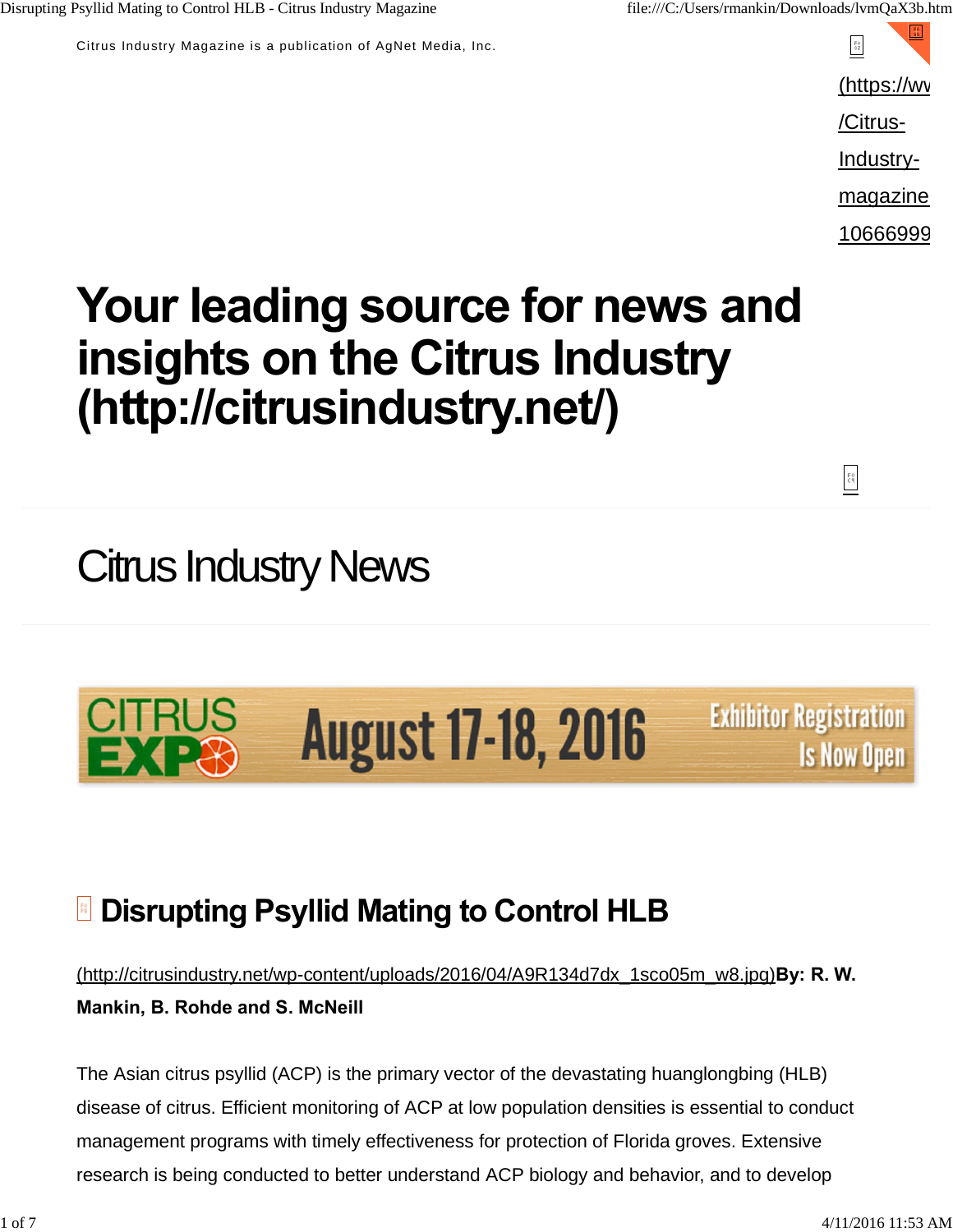Disrupting Psyllid Mating to Control HLB - Citrus Industry Magazine file:///C:/Users/rmankin/Downloads/lvmQaX3b.htm



improved methods to reduce its populations. One relatively new approach to monitoring and managing this pest is to thwart its mating process. During courtship, ACP males search for females on branches and stems of citrus trees, broadcasting vibrational signals

that elicit duetting replies from receptive females feeding sedentarily on tree flush. When a male detects a reply, he moves toward the female and calls again. Mating occurs after a series of duetting calls and replies during which the male searches and finds her.

It is possible to construct an inexpensive trap to monitor males by using a microcontroller with signal detection software, a contact microphone to detect ACP calls and a piezoelectric buzzer to produce calls. The buzzer plays back a female reply when it detects a male call, which stimulates the male to search and be trapped.

In considering ways to disrupt mating, we wondered if a synthetic mimic of a duetting female reply would be more attractive to the male than a replying female, especially if it was broadcast immediately before and at higher amplitude than her reply. A microcontroller platform was constructed that detected male mating communication vibrations and produced synthetic mimics of female replies. We report here on successful mating disruption lab tests and consider the implications for future control of ACP in Florida citrus groves. Our goal is to develop field-worthy systems that target ACP infestations and reduce their populations.

#### **METHODS**

Bioassays were conducted on young citrus trees using psyllids from a colony reared at the U.S. Department of Agriculture<sup>s</sup> Center for Medical, Agricultural and Veterinary Entomology in Gainesville. The experiments were conducted in a sound- and vibration-shielded chamber equipped with a video system to observe the mating behaviors as they occurred. To monitor the psyllid vibrations independently, an accelerometer



(http://citrusindustry.net/wp-content /uploads/2016/04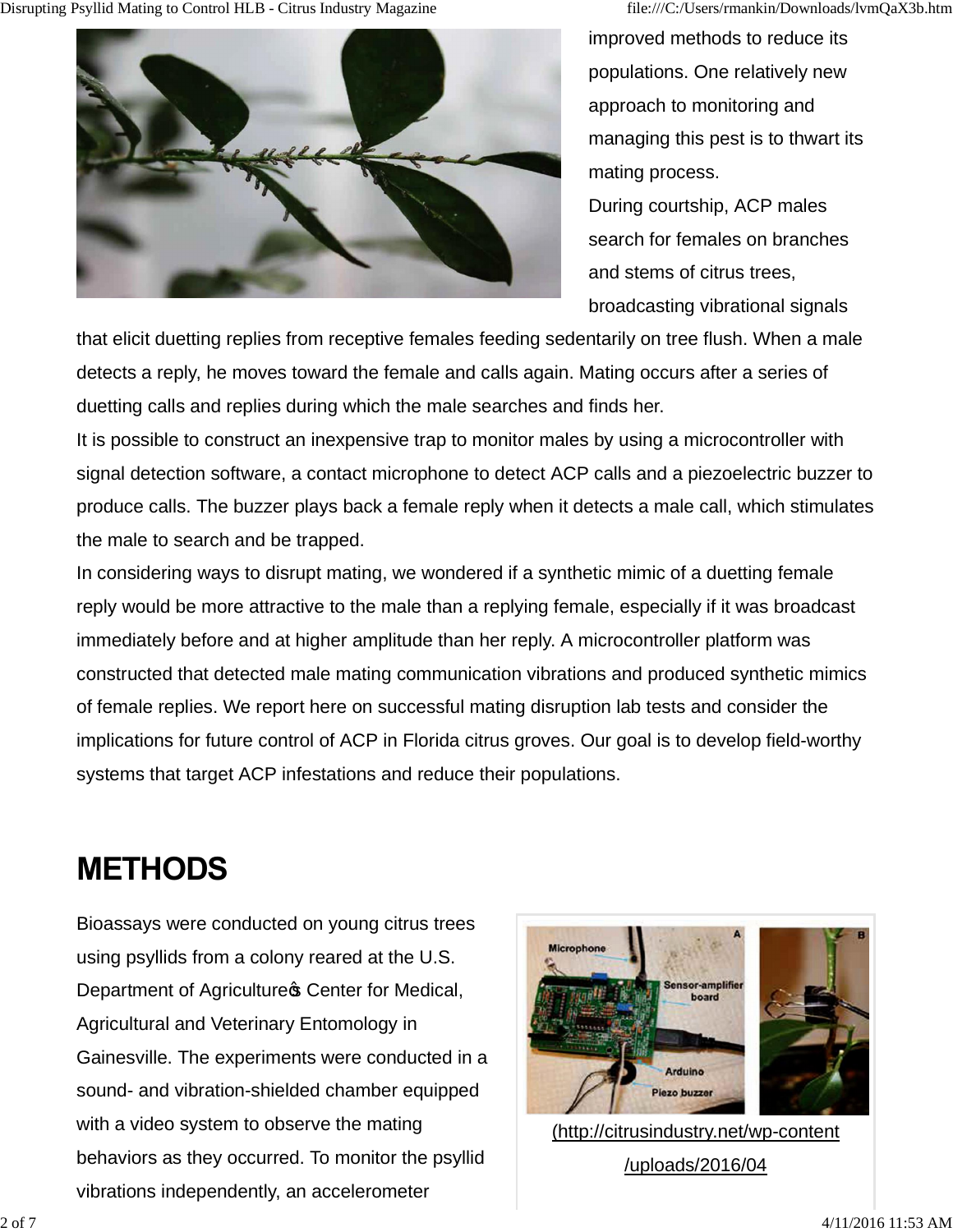vibration sensor was connected at the base of the tree.

The synthetic mimic signals were produced by an Arduino Uno microcontroller platform connected to a circuit board (Figure 1A) that included a

#### /A9R1w95zka\_1sco05k\_w8.jpg)

FIGURE 1A: A SENSOR-AMPLIFIER BOARD INCLUDES AN ELECTRET MICROPHONE THAT DETECTS THE SIGNALS PRODUCED BY ACP. IT OPERATES A PIEZOELECTRIC BUZZER THAT PRODUCES SYNTHETIC ACP REPLIES. FIGURE 1B: CONNECTION OF MICROPHONE TO TREE **STEM** 

sensitive contact microphone (Figure 1B) and a piezoelectric buzzer to detect calls and play back synthetic mimics of female reply vibrations. The microphone and buzzer were attached to the tree with small clamps. Previous studies found that buzzer or female vibrations produced at similar amplitudes had approximately equal effect on male behavior.

The microcontroller was programmed to calculate a spectrum every 0.1 second from 256 time points sampled at 8000 hertz. A series of such spectra thereby created a spectrogram of the acoustic environment that was scanned to detect male ACP calls. To identify incoming calls, a template was constructed as an average spectrogram of multiple calls recorded from six different males. The template was compared against incoming signals in a spectrogram range of interest to recognize which signals were male calls.

The low and high frequencies of the spectrogram matching range were based on observations that most of the energy of actual psyllid calls was between 600 and 2000 hertz. The normalized difference between the spectrum level of a detected signal and the template, summed over all the frequency points in the matching range, was used to estimate whether or not the signal was a male call and merited triggering of a reply mimic.

For various reasons, the detection algorithm made some mistakes in identifying some of the calls initially, but we have been working to improve the identification process. For purposes of this proof of principle study, we conducted tests where the experimenter manually triggered the board to reply if it did not reply automatically.

### **MATING DISRUPTION**

Trees with multiple branches were selected for tests that offered each male a *%* ork+where it could walk either toward a replying female or toward

a piezoelectric buzzer. In all tests, a previously untested male was placed on a leaf near the outer edge of one branch. The piezoelectric buzzer was attached toward the base of the tree, and a previously untested female was placed on a leaf near the top of the other branch. Video and audio monitoring of the male searching behavior was conducted for one-hour periods, beginning when the female was placed on her leaf. Whenever the male called, a synthetic mimic reply was triggered immediately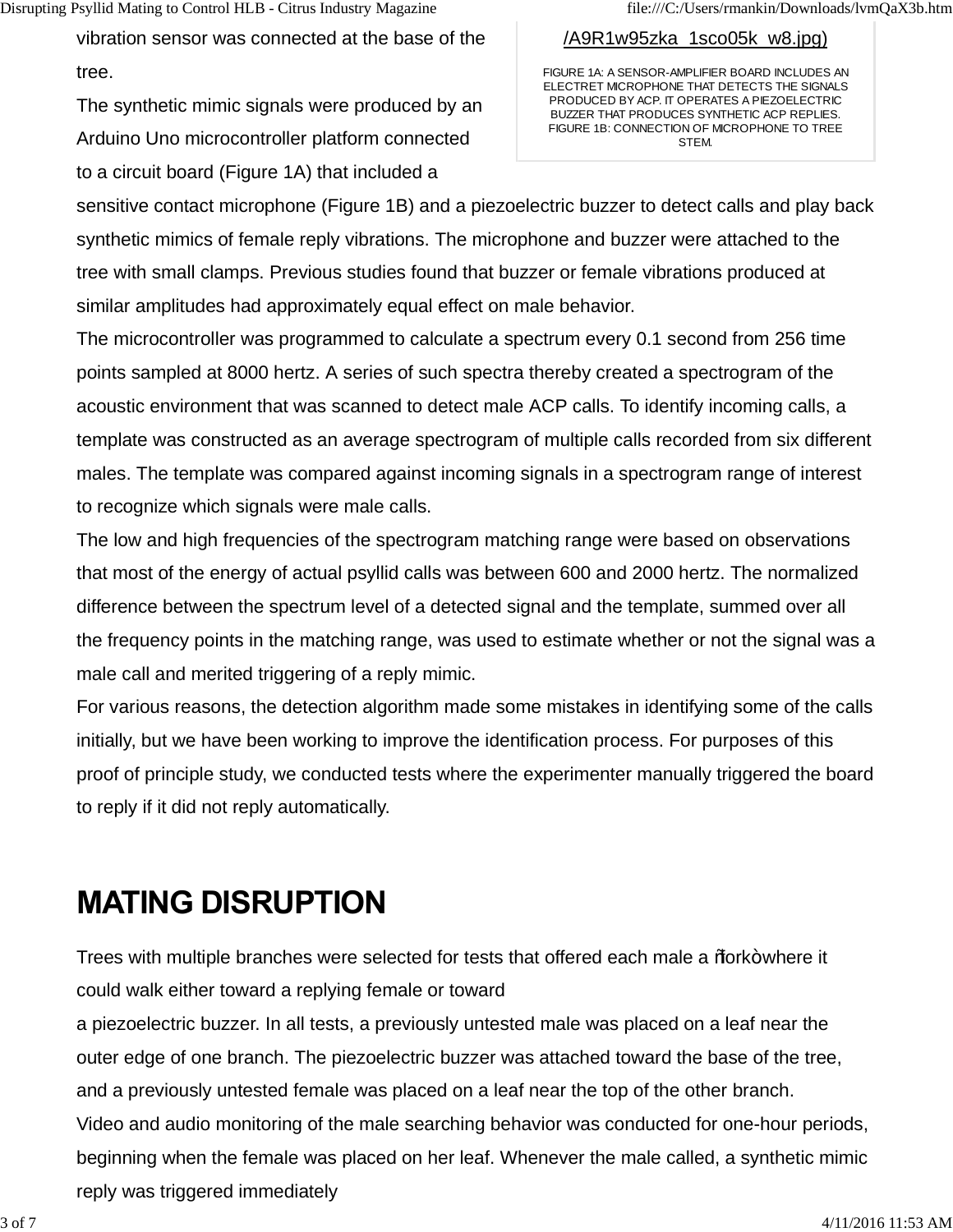in mating disruption trials, either by the microcontroller or manually. No synthetic mimics were triggered in control trials that timed the natural mating process.

In both the mating disruption and control tests, if the male did not call within five minutes after the test began, an initial synthetic mimic reply was triggered manually. This usually elicited a female reply and initiated male searching behavior.

Monitoring continued for one hour or until mating occurred. The duration before mating or the end of the test was noted, as well as whether or not the male conducted searching behavior, the timing of male and female calls and whether or not the male made contact with the piezoelectric buzzer.

## **RESULTS**

There were observable differences between the behavior of males in the control and mating disruption trials. In both sets of trials, there were frequent detours along twigs and leaves where the female was not present, but there were more frequent reversals of direction toward the piezoelectric buzzer in the mating disruption tests and frequent contacts with the buzzer. In this preliminary study, such differences in behavior resulted in fewer matings and a slower rate of mating in the mating disruption trials, compared to the control trials. Only 0.09 matings per hour of testing occurred on average in the mating disruption trial, compared to 0.41 matings per hour in the control, a difference which was statistically significant.

#### **CONCLUSION**

The results show promise for future application of

such electronic mating disruption technology in field environments. Successful application of this technology for control of ACP may also lead to additional technology for control of other hemipteran pests that vector important bacterial diseases. Mating disruption of grape vine pests has already been demonstrated by broadcast of disruptive signals on vine trellises. We are considering adaptations of such technology for citrus groves.

Acknowledgments: Mention of a trademark or proprietary product is solely for the purpose of providing specific information and does not constitute a guarantee or warranty of the product by the U.S. Department of Agriculture (USDA) and does not imply its approval to the exclusion of other products that may also be suitable. Funds for this research were provided by the Citrus Research and Development Foundation and National Science Foundation Graduate Research